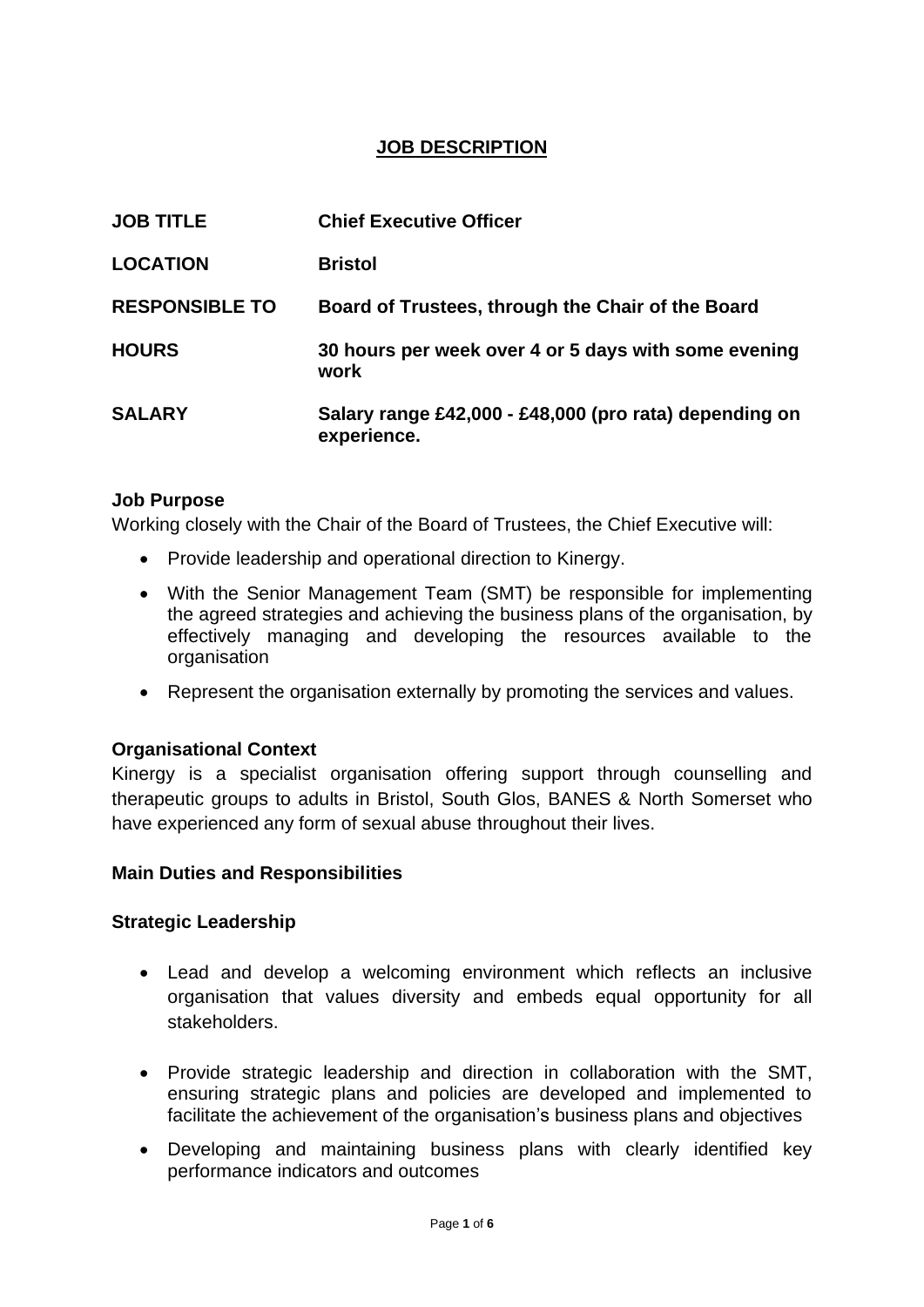- Support the research and reviewing of service needs lead by the Clinical Manager and ensure that the organisation is well placed to respond and deliver services as required
- Research, develop and maintain partnerships with external stakeholders
- Represent the organisation in key forums and promote the organisation's work in the wider community, acting as a spokesperson, as appropriate.
- Ensure that effective infrastructure, support services and risk management is in place for all aspects of the organisation's service delivery and activity
- Contribute to and oversee the implementation of the fundraising plan, including identifying new funding streams, working on funding bids and ensuring funding reports are completed, with data from the team.

### **Enabling Governance**

- Serve the Board and sub committee meetings, in liaison with the Chair of Trustees, and advise the Board on matters of policy, strategy, legal, financial, staffing and procedural matters
- Ensure that the decisions made, and policies approved by the Board are implemented within the organisation
- Responsible for keeping the Board of Trustees up to date with accurate information to enable them to make decisions about the organisation.
- Build a collaborative working partnership with the Chair, and enable communication and collaboration between Board members, staff, volunteers and stakeholders.
- Have oversight of health and safety within Kinergy.

### **Financial and Legal Management**

- Ensure, alongside the SMT that all legal and statutory requirements are met.
- Work alongside the Business Manager and Treasurer to ensure budget setting and finance systems provide effective oversight and reporting of finances and budget to the Board of Trustees and the funders

#### **People Management**

- Line manage, coach and empower the Business Manager and Clinical Manager using a range of different approaches.
- Enable a working environment in which staff and volunteers achieve role satisfaction and which encourages personal/professional development
- Maintain an organisational culture that fosters communication and collaborative working relationships across the organisation, with stakeholders and the wider community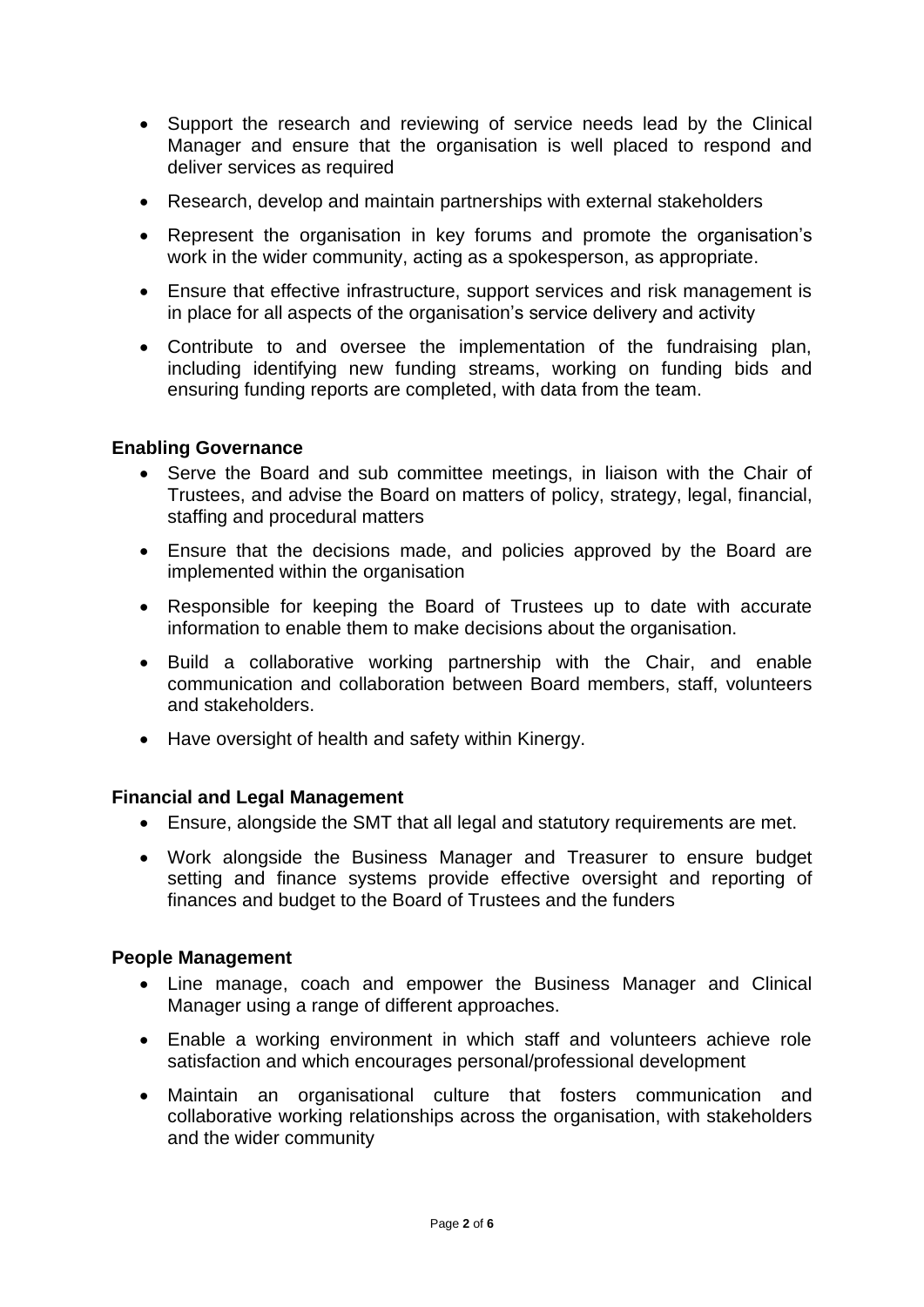- Ensure that the staffing structures and resources meet the changing needs of the organisation, developing succession planning strategies for key roles
- Ensure, through best practice recruitment and selection, development and review and ongoing leadership.
- Manage internal organisational, employee and procedural processes, ensuring these are up to date and serving the organisational goals and aims.

### **General Responsibilities**

- To network specifically within the social sector to inform of developments and emerging best practice in all financial matters and practices
- To undertake continuous professional development / professional training / learning opportunities in line with the needs of the post and resources available
- To be familiar with and uphold all organisational policies and procedures including Health and Safety and Equal Opportunities
- To undertake other tasks and duties as appropriate following consultation with the Chair of the Board of Trustees

This job description is not necessarily an exhaustive list of duties but is intended to reflect a range of duties the post-holder will perform. The job description will be reviewed regularly and may be changed in the light of experience and in consultation with the post-holder.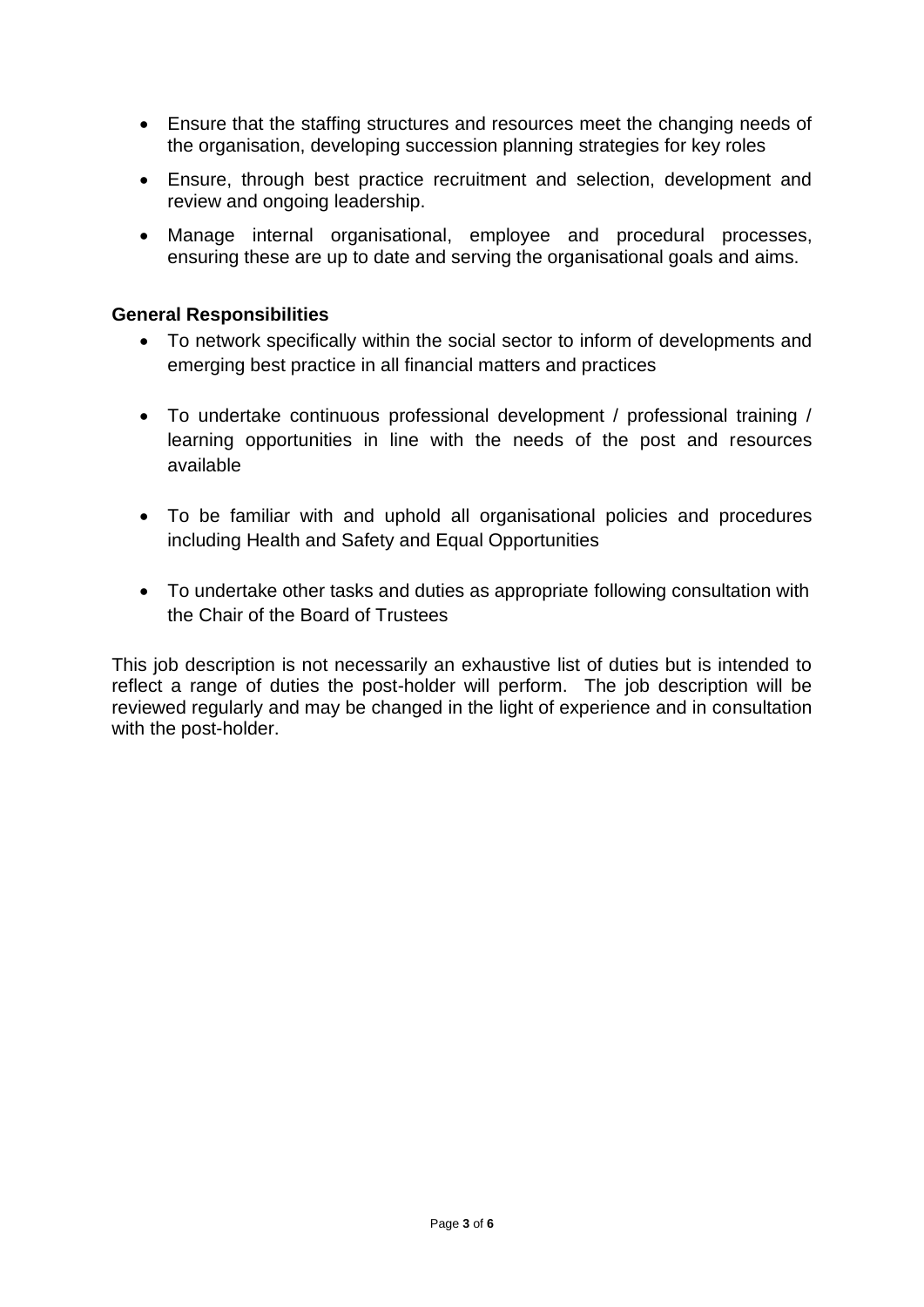# **PERSON SPECIFICATION AND KEY COMPETENCIES**

| Knowledge      | <b>Essential</b>                                                        |
|----------------|-------------------------------------------------------------------------|
| and            | Educated to degree level, or post graduate professional                 |
| Qualifications | qualification, or can demonstrate equivalent qualifications, skills and |
|                | experience.                                                             |
|                |                                                                         |
|                | Knowledge and experience of operating at a senior management            |
|                | level, preferably within the Charity sector                             |
|                |                                                                         |
|                | Knowledge, understanding and experience of working with a               |
|                | governance framework                                                    |
|                |                                                                         |
|                | <b>Desirable</b>                                                        |
|                |                                                                         |
|                |                                                                         |
|                | Recognised management qualification to degree or post graduate          |
|                | level                                                                   |
|                |                                                                         |
|                | Knowledge of trauma related counselling and its impact.                 |
|                |                                                                         |
|                | Have an understanding of sexual abuse and how this can affect           |
|                | feelings regarding power dynamics and how this applies within a         |
|                | working environment.                                                    |
|                |                                                                         |
|                | Knowledge of funding and bid processes                                  |
|                |                                                                         |
|                | Knowledge of Charity and Contract Law                                   |
|                |                                                                         |
|                |                                                                         |
| Experience     | <b>Essential</b>                                                        |
|                |                                                                         |
|                | Substantial experience of business and strategic planning, with an      |
|                | ability to track performance against objectives and deliver results     |
|                |                                                                         |
|                | Developing and fostering close working relationships with a Board       |
|                | of Directors or Trustees, in particular the Chair of the Board          |
|                |                                                                         |
|                | Managing and leading a team of senior managers, including               |
|                | developing and supporting                                               |
|                |                                                                         |
|                | Successful strategic and day to day financial management,               |
|                | including budget preparation, monitoring and reporting                  |
|                |                                                                         |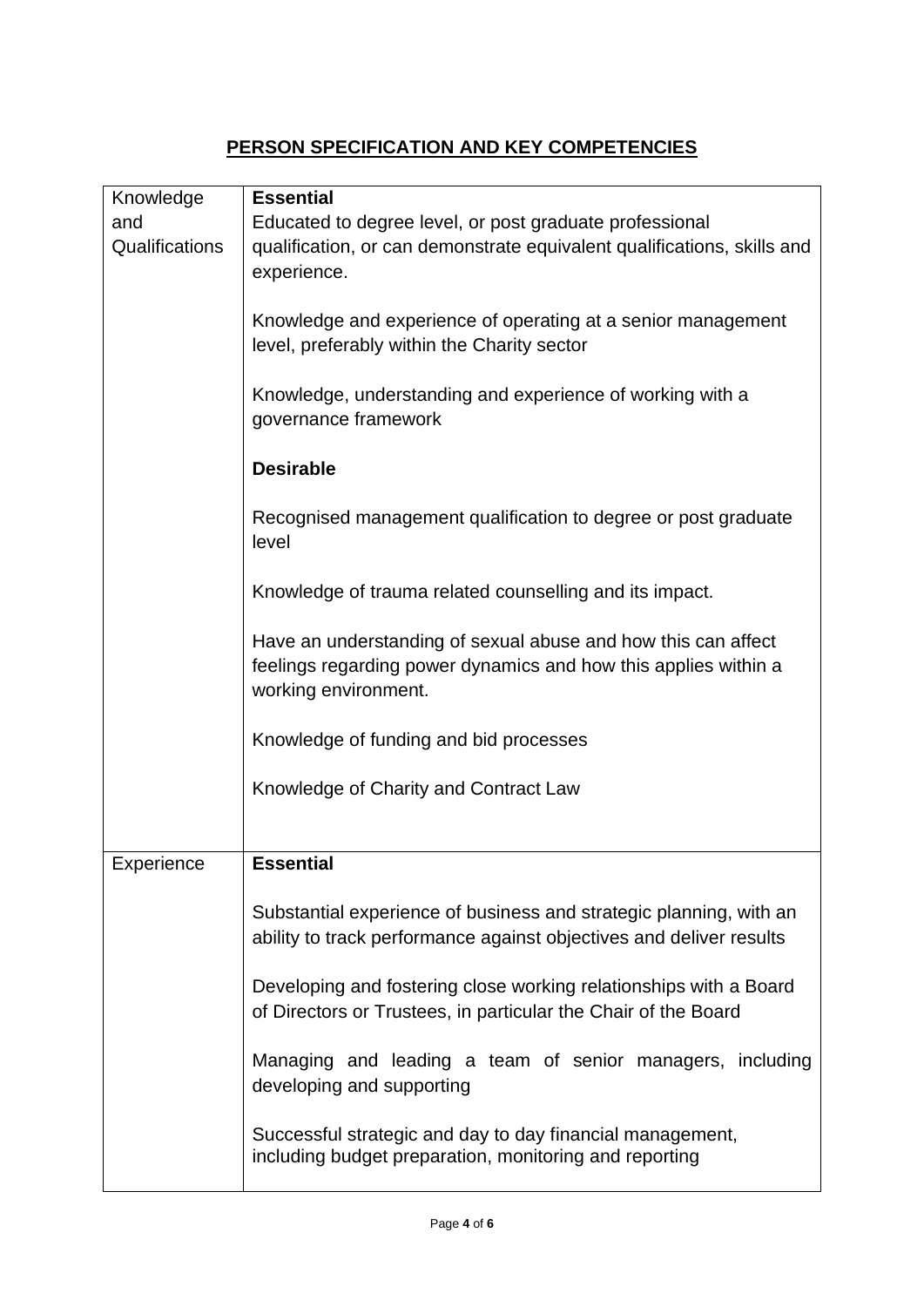|                | Human resource management, including recruitment, succession                                                                                                                                                                              |
|----------------|-------------------------------------------------------------------------------------------------------------------------------------------------------------------------------------------------------------------------------------------|
|                | planning and workforce development                                                                                                                                                                                                        |
|                | Previous exposure to organisational legal responsibilities and<br>requirements                                                                                                                                                            |
|                | <b>Desirable</b>                                                                                                                                                                                                                          |
|                | Show evidence of managing and delivering change                                                                                                                                                                                           |
|                | Project management                                                                                                                                                                                                                        |
| Skills and Key | <b>Essential</b>                                                                                                                                                                                                                          |
| Competencies   | Excellent organisational skills – able to plan, manage and deliver a<br>complex workload                                                                                                                                                  |
|                | Experience of building personal and professional credibility with<br>Board, management and staff                                                                                                                                          |
|                | Excellent leadership and influencing skills, with the ability to<br>demonstrate professional credibility                                                                                                                                  |
|                | Excellent strategic thinking and analytical skills; able to solve<br>complex problems swiftly and effectively                                                                                                                             |
|                | Excellent interpersonal skills, with an ability to build and maintain<br>effective, co-operative working relationships with people from all<br>communities and backgrounds including key partners, funders and<br>other external agencies |
|                | Experienced in working collaboratively with others to deliver results                                                                                                                                                                     |
|                | Excellent written and verbal communication skills, including<br>presentation and public speaking and the ability to relate to people<br>at all levels                                                                                     |
|                | Excellent ICT skills, including proficiency in the use of MS Outlook,<br>Word and Excel                                                                                                                                                   |
| Personal       | <b>Essential</b>                                                                                                                                                                                                                          |
| Qualities      |                                                                                                                                                                                                                                           |
|                | An alignment with and commitment to the aims, purpose and vision<br>of Kinergy                                                                                                                                                            |